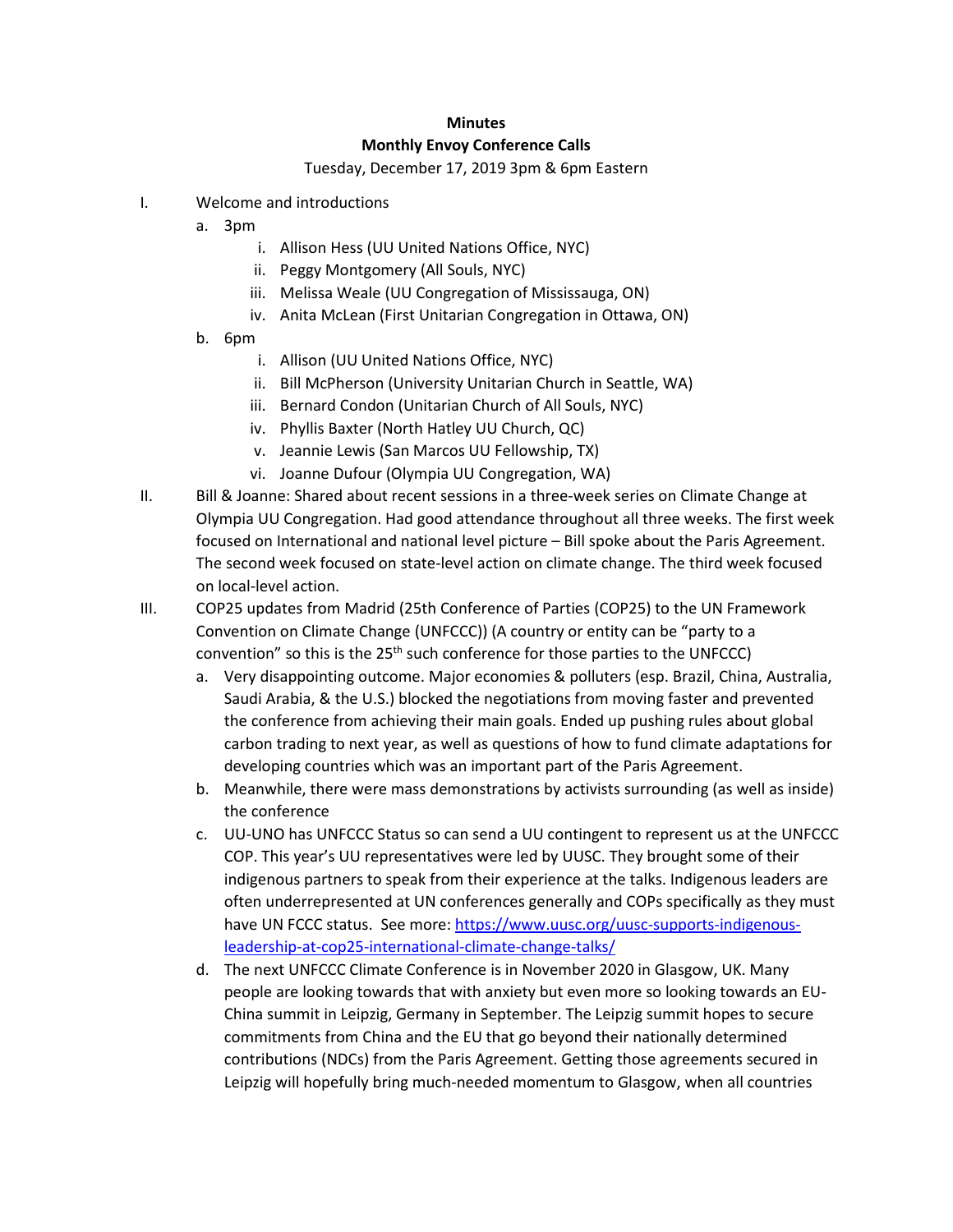need to submit updated NDCs. (Apologies to folx on the earlier call - I had gotten these details a little mixed up.)

- e. Bill: Warsaw mechanism is still pending: A provision of the Paris Agreement where countries who experienced loss & damage from draught/flood/extreme weather can ask for compensation from the countries that caused climate change. This has upset a number of American corporations who think they will be liable so they're trying to insulate themselves. COP is trying to set up an international fund so no one country or corporation is assigned all of the liability – this didn't get finalized at COP25 so will need to be addressed at future COPs.
- IV. Human Rights Day
	- a. Blog post from UU-UNO [www.uua.org/international/blog/universal-indivisible-and](http://www.uua.org/international/blog/universal-indivisible-and-interdependent-human-rights)[interdependent-human-rights](http://www.uua.org/international/blog/universal-indivisible-and-interdependent-human-rights)
	- b. Discussion guide for congregational discussion & reflection [www.uua.org/humanrightsday](http://www.uua.org/humanrightsday)
	- c. What have congregations done to honor the holiday?
		- i. Anita: With Amnesty International organizing a talk by Dr. Tarek Loubani who was shot at the Gaza border, one of several Palestinian medics who were shot. He's also a professor at the University of Western Ontario. Will be at congregation on January  $14<sup>th</sup>$ . Anita visited West Bank and saw settlements and actions that threaten the lives and education of Palestinian school children (including arresting them and putting them in jail). Israel is not following UN recommendations.
		- ii. Phyllis: Congregation does an annual Write for Rights through Amnesty International. Write letters & send to various governments pertaining to specific cases to do with human rights. They do make an impact when a government agency receives hundreds of thousands of letters. This year, the group concentrated on young people. It's always shocking to learn why people are arrested (e.g. in Greece, 2 young people were helping refugees and were arrested; can face up to 10 years in prison if convicted.)
- V. Looking towards 2020 with a global perspective
	- a. Anniversaries to be aware of:
		- i. Earth Day turns 50 (April 22) there will be a lot of demonstrations happening that entire week (and it's the week after the Intergenerational Spring Seminar!) <https://www.earthday.org/earth-day-50th-anniversary/>
		- ii. 75<sup>th</sup> commemoration of the first use of nuclear weapons in Hiroshima & Nagasaki (August 6 & August 9)
			- 1. Joanne: National Defense Authorization Act passed the House brought Dems & Reps together to *enlarge* our military budget. Wouldn't think Dems would agree to that. Please call senators in the state and ask to vote *no* on the bill. (They're trying to push a lot of bills through quickly so call soon!) It includes a lot of horrendous stuff (like continuing to fund Saudi war in Yemen). Learn more and call now: [https://www.dailykos.com/stories/2019/12/9/1904525/-Tell-Congress-](https://www.dailykos.com/stories/2019/12/9/1904525/-Tell-Congress-No-Pentagon-Funding-Bill-Without-Ending-Yemen-War)[No-Pentagon-Funding-Bill-Without-Ending-Yemen-War](https://www.dailykos.com/stories/2019/12/9/1904525/-Tell-Congress-No-Pentagon-Funding-Bill-Without-Ending-Yemen-War)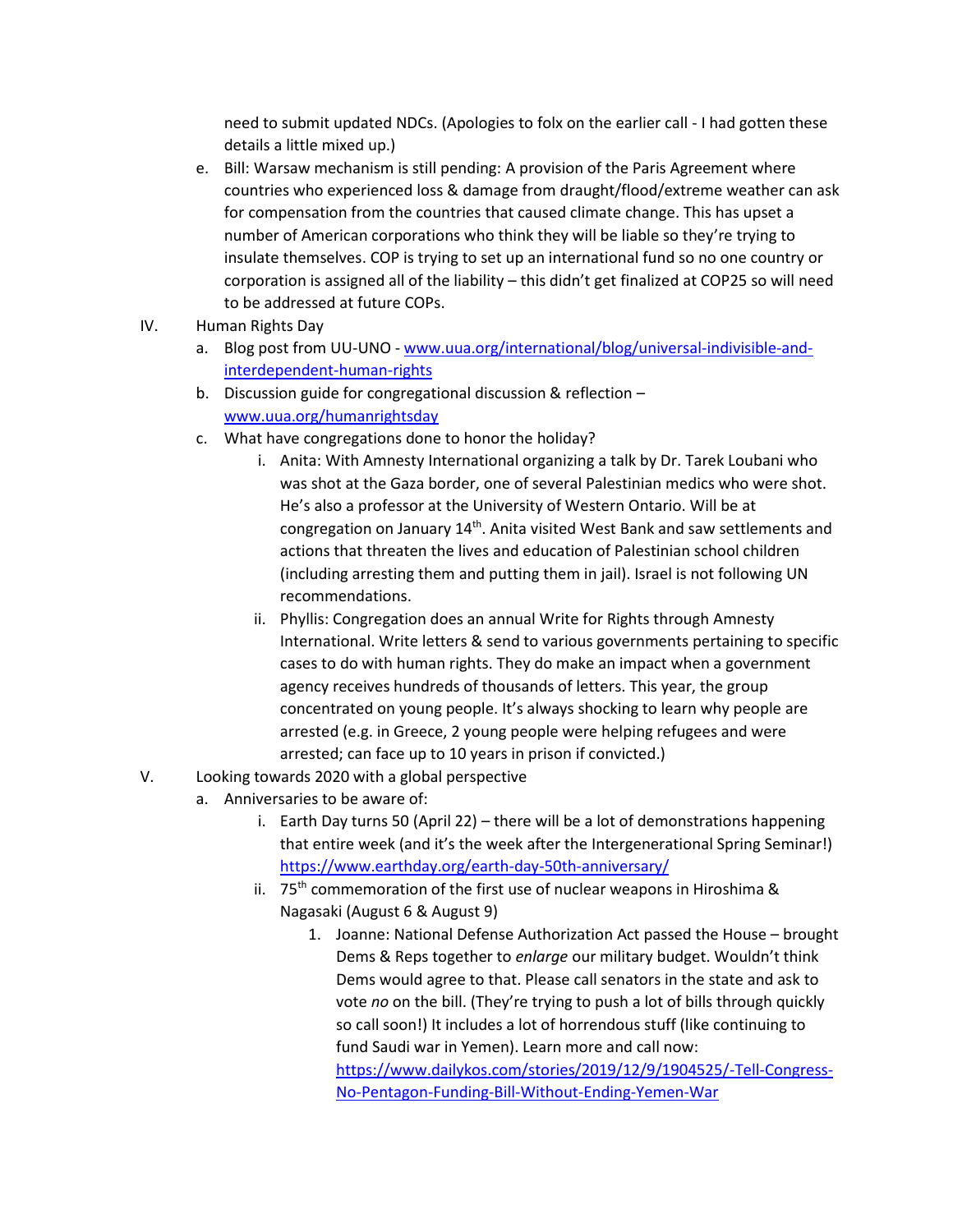- 2. Also: Following the successful adult education program on climate issues, now focusing on disarmament, esp. nuclear weapons. Will be a 4-week program alongside coalition including Washington Physicians for Social Responsibility. Joanne is researching to prepare for this and has been learning a lot about the suffering of people in Marshall Islands and impact of nuclear testing by U.S. there. This is a great opportunity to talk about something that brings together climate & nuclear issues – Joanne will be posting an article in the Disarming Our Planet blog soon on this topic. Would encourage other congregations to host such an event as well. Possibly invite any Marshallese folx in your community. Tie into the 75th anniversary of Hiroshima & Nagasaki. Joanne & planning partner are working on a script that's very detailed and can probably be replicated in your town/congregation. Will take place at the end of Feb and into March so stay tuned for more.
- iii.  $100<sup>th</sup>$  Anniversary of Ratification of  $19<sup>th</sup>$  Amendment giving American women the right to vote (August 26)
- iv. United Nations turns 75! (October 24)
	- 1. Host UN75 conversations locally to inform the direction of the UN towards its 100<sup>th</sup> anniversary. More at <https://www.un.org/en/un75/join-conversation>
- v. 400th anniversary of Mayflower Pilgrims arriving at Plymouth Rock
	- 1. This will be a big focus of UUA General Assembly in Providence, RI June  $24-28$  – reckoning with UU legacies of colonialism [www.uua.org/ga](http://www.uua.org/ga)
- vi. Bernard: Recently spent some time researching UU-UNO programs and will be raising money through youth group for the Every Child is Our Child program. [www.uua.org/ecoc](http://www.uua.org/ecoc) Want to raise awareness about the UN at All Souls. Want to organize a tour of the UN to help folx understand how the UN & UU-UNO work together so that people understand the connection.
- b. UNO Intergenerational Spring Seminar "All In For Climate Justice" April 16-18, 2020 [www.UUA.org/UNSpringSeminar](http://www.uua.org/UNSpringSeminar)
	- i. Registration is open now. Apply for reduced registration by January 13. Early Bird Registration ends January 20. Regular Registration ends March 2.
	- ii. Peggy: Concerned about the registration rates which seem much higher for youth this year. (Same cost to all attendees.) Must be clear why & how & that we don't want to make it so that some people can't come.
		- 1. Allison: Hoping people will apply for reduced registration if needed. Trying this new model to make the Seminar more sustainably funded. (FYI the Early Bird rate this year \$375 is the same as it was last year for adults, and same as regular [not early bird] rate last year for youth)
- c. U.S. Elections: UU the Vote [www.uua.org/vote](http://www.uua.org/vote)
	- i. Organize congregation to get out the vote, prevent voter intimidation & disenfranchisement efforts, and spread awareness about issues UUs care about.
		- 1. Especially: supporting the United Nations! SDGs! Peace, disarmament, climate justice!